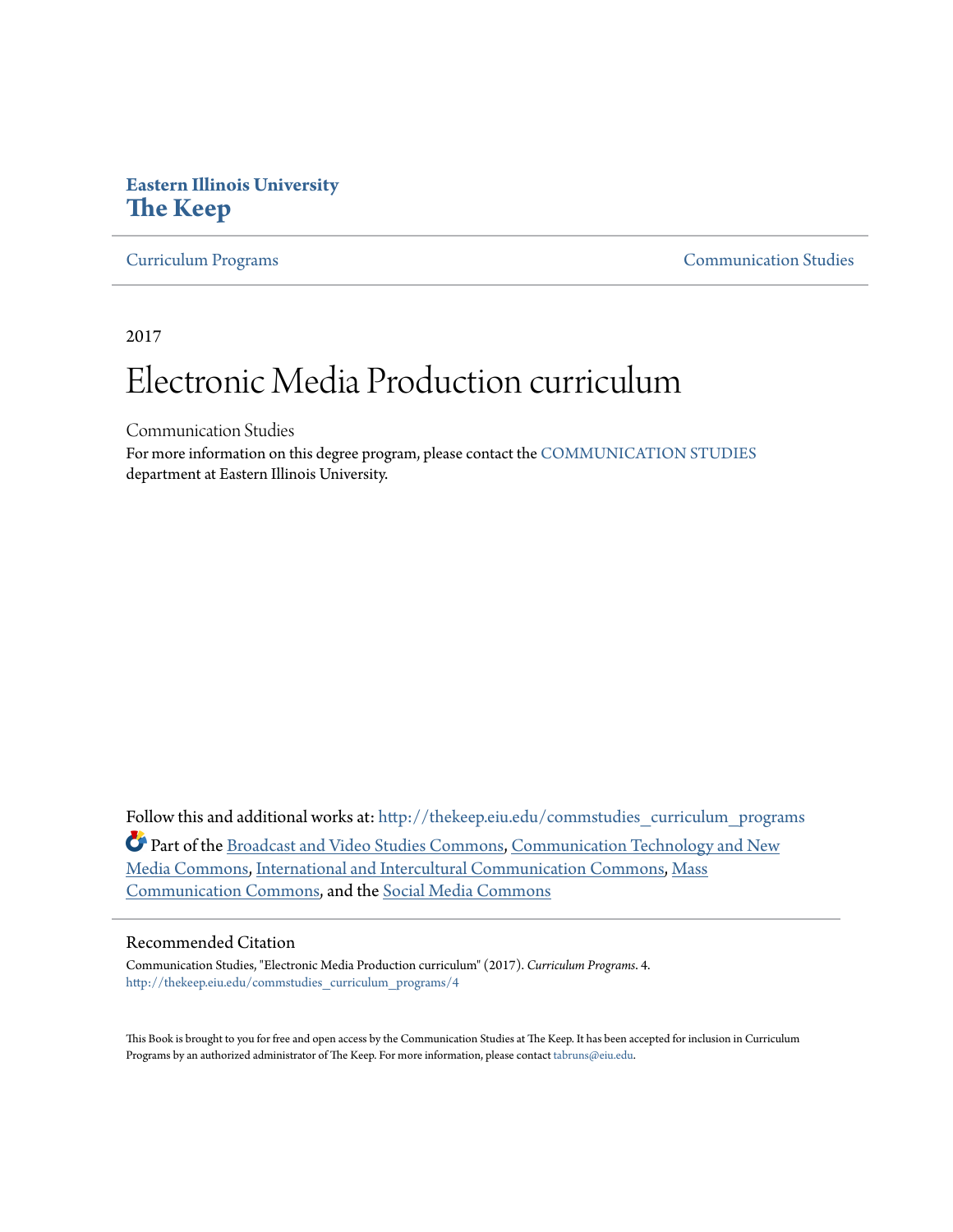# ELECTRONIC MEDIA PRODUCTION OPTION DEPARTMENT OF COMMUNICATION STUDIES AT EASTERN ILLINOIS UNIVERSITY

This concentration is designed to provide the knowledge, values, perspectives, and skills necessary to understand the roles, functions, and operations of various electronic media. This program of study is focused on balancing theoretical issues with practical experience.

### DEPARTMENT CORE\*: 12 HRS

\*All CMN majors are required to take the department core. These four classes must be completed with a grade of C or better to pass.

- **CMN 2010** Introduction to Communication Theories
- **CMN 3000** Communication Research Methods
- **CMN 3030** Applied Communication
- **CMN 2040** Argumentation and Critical Thinking

### ELECTRONIC MEDIA PRODUCTION CONCENTRATION CORE: 21-22 HRS

- **CMN 2520** Introduction to Mass Communication
- **CMN 2525** Studio Production
- **CMN 3500** New Media Practices *(CMN 2520 or JOU 3920 prerequisite)*

Select one of the following areas of emphasis:

#### AUDIO

- **CMN 2550** Broadcast Announcing
- **CMN 3520** Radio Production *(CMN 2525 & 2550 prerequisites)*
- **CMN 4420** Mass Media Advertising & Sales *(CMN Core & 2520 prerequisites)*
- **CMN 4450** Electronic Media Profession *(CMN 2520 prerequisite)*

#### VIDEO

- **CMN 2575** Field Production *(CMN 2525 prerequisite)*
- **CMN 3540** Videography *(CMN 2575 prerequisite)*
- **CMN 4450** Electronic Media Profession *(CMN 2520 prerequisite)*
- **CMN 4540** Advanced Video Production
	- *(CMN Core & CMN 2575 prerequisites)*

#### ALTERNATIVE MEDIA ARTS

- **CMN 2575** Field Production *(CMN 2525 prerequisite)*
- **CMN 3530** Film Communication
- **CMN 3540** Videography *(CMN 2575 prerequisite)*
- **CMN 3570** Topics in Media History *(CMN 2520 prerequisite)*  **OR CMN 4030** Seminar

#### MULTIMEDIA

- **CMN 2575** Field Production *(CMN 2525 prerequisite)*
- **CMN 3750** Computer Mediated Communication I *(CMN 3030 prerequisite)*
- **CMN 3752** Computer Mediated Communication II *(CMN 3030 & CMN 3750 prerequisites)*
- **CMN 4540** Advanced Video Production *(CMN Core & CMN 2575 prerequisites)*

### ELECTRONIC MEDIA PRODUCTION OPTION ELECTIVES: 12 HRS

Electronic Media Production students choose 12 hours from the approved elective list below:

- **CMN 3270** Communication and Popular Culture
- **CMN 3530** Film Communication
- **CMN 3540** Videography *(CMN 2575 prerequisite)*
- **CMN 3560** International Communication *(CMN 2520 prerequisite)*
- **CMN 3570** Topics in Media History I *(CMN 2520 prerequisite)*
- **CMN 3750** Computer Mediated Communication I *(CMN 3030 prerequisite)* **• CMN 3752** Computer Mediated Communication II
- *(CMN 3030 & CMN 3750 prerequisites)* **• CMN 3953** Perspectives on Sports and the Media
	- *(ENG 1001G &1002G; JOU 2001 or CMN 2520)*
- **CMN 4030** Seminar I
- **CMN 4450** Electronic Media Profession *(CMN 2520 prerequisite)*
- **CMN 4500** Topics in Electronic Media Production I *(CMN 2520 prerequisite)*
- **CMN 4540** Advanced Video Production *(CMN Core & CMN 2575 prerequisites)*
- **CMN 4750** Contemporary Approaches to Mass Communication *(CMN Core & CMN 2500 prerequisites)*
- **CMN 4770** Television Criticism *(CMN Core prerequisites)*
- **CMN 4780** Communication and Culture
- *(CMN Core; CMN 3270 or CMN 3560 prerequisites)* **• CMN 4850** Topics in Computer Mediated Communication I
	- *(CMN Core; CMN 3750 & CMN 3752 prerequisites)*
- **ENG 3504** Film and Literature *(ENG 1002G prerequisite)*

## TOTAL REQUIRED HOURS: 45-46 HRS

### DEPARTMENT OF COMMUNICATION STUDIES

COLEMAN HALL 1260 600 LINCOLN AVE CHARLESTON, IL 61920

217-581-2016 FAX: 217-581-5718 COMMSTUDIES@EIU.EDU

# WWW.EIU.EDU/COMMSTUDIES/OPTIONS.PHP

**CALLER EXPLEMENT AND RESERVED BY A LICENSITY**